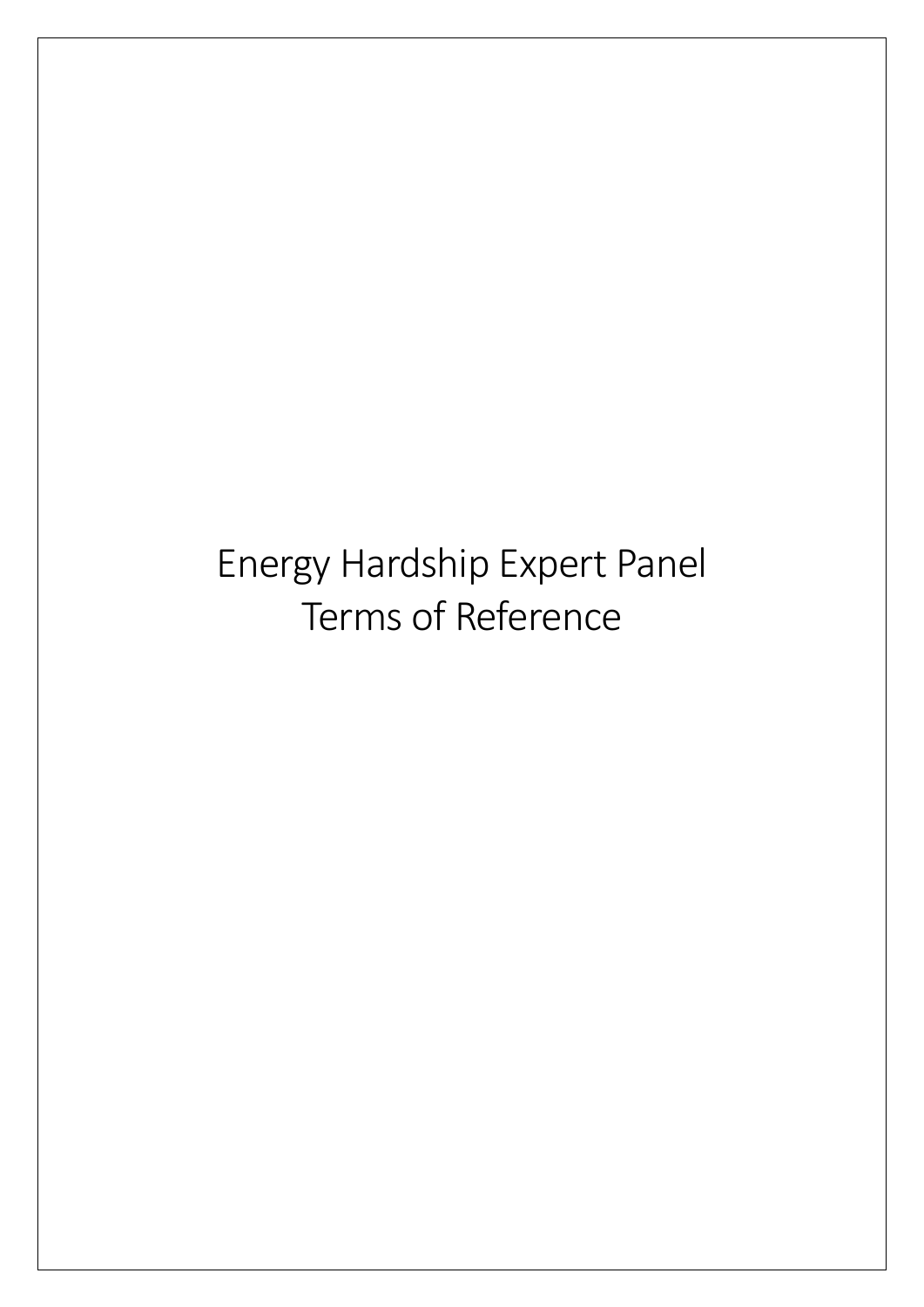These Terms of Reference (TOR) describe:

- Part A: Objectives and scope of the Energy Hardship Expert Panel
- Part B: Detailed functions and operations of the Energy Hardship Expert Panel

General matters:

- This TOR for the Energy Hardship Expert Panel (EHEP) is approved by the Minister of Energy and Resources in consultation with Ministers of Housing and Urban Development, Social Development, Commerce and Consumer Affairs and Child Poverty Reduction.
- This TOR will remain in effect until the end of the two year appointment OR until the work has been completed (if earlier), and any extension of the EHEP will be made by Cabinet.
- The Minister will consult with Ministers of Housing and Urban Development, Social Development, Commerce and Consumer Affairs, and Child Poverty Reduction on any substantive proposed change to the TOR.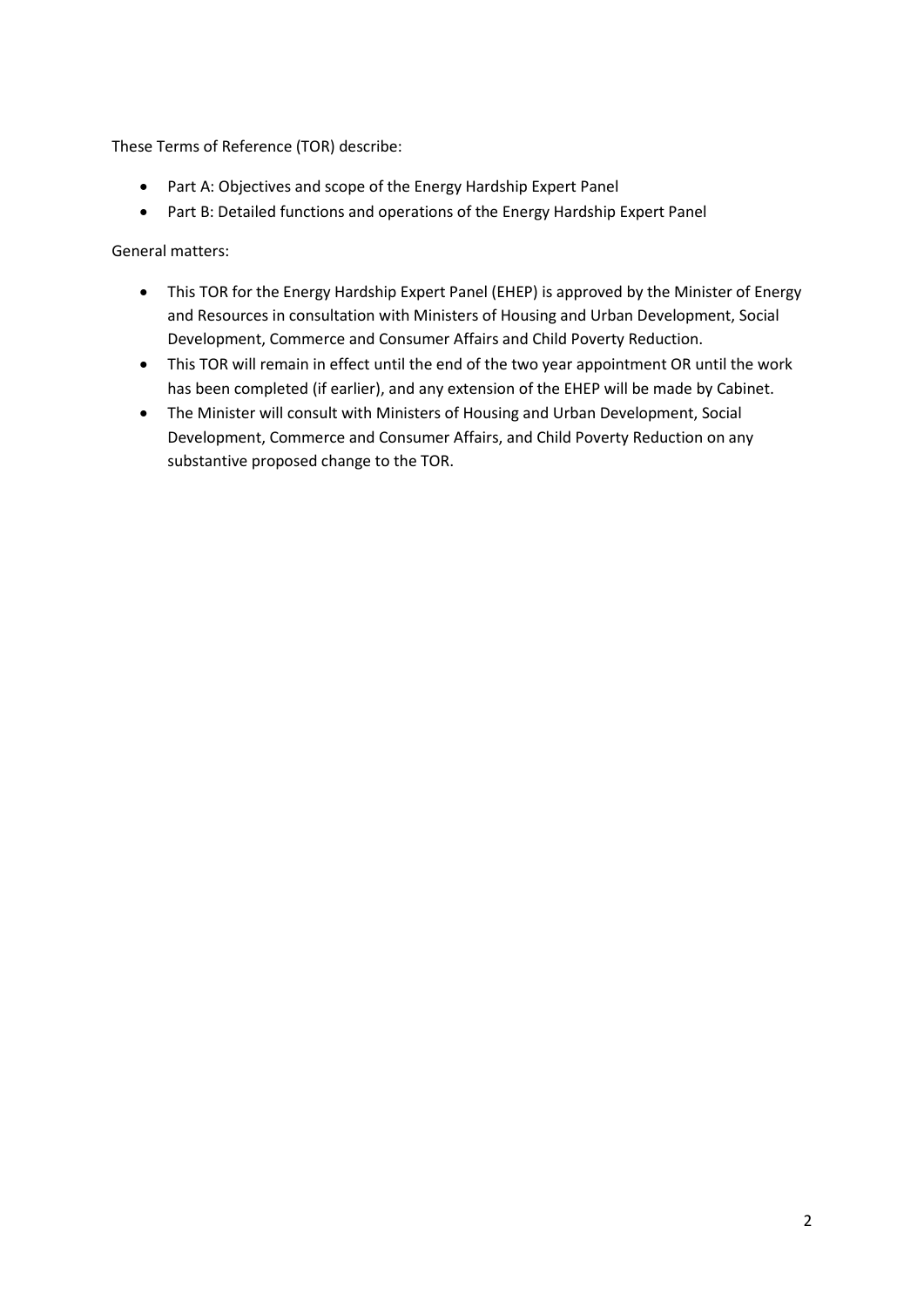# Contents

| 1.  |     |                                                                     |  |
|-----|-----|---------------------------------------------------------------------|--|
| 2.  |     |                                                                     |  |
| 3.  |     |                                                                     |  |
| 4.  |     |                                                                     |  |
| 5.  |     |                                                                     |  |
|     | 5.1 |                                                                     |  |
|     | 5.2 |                                                                     |  |
|     | 5.3 | Relationship between EHEP and the Energy Hardship Reference Group 6 |  |
| 6.  |     |                                                                     |  |
|     |     |                                                                     |  |
| 7.  |     |                                                                     |  |
| 8.  |     |                                                                     |  |
| 9.  |     |                                                                     |  |
| 10. |     |                                                                     |  |
|     |     |                                                                     |  |
|     |     |                                                                     |  |
|     |     |                                                                     |  |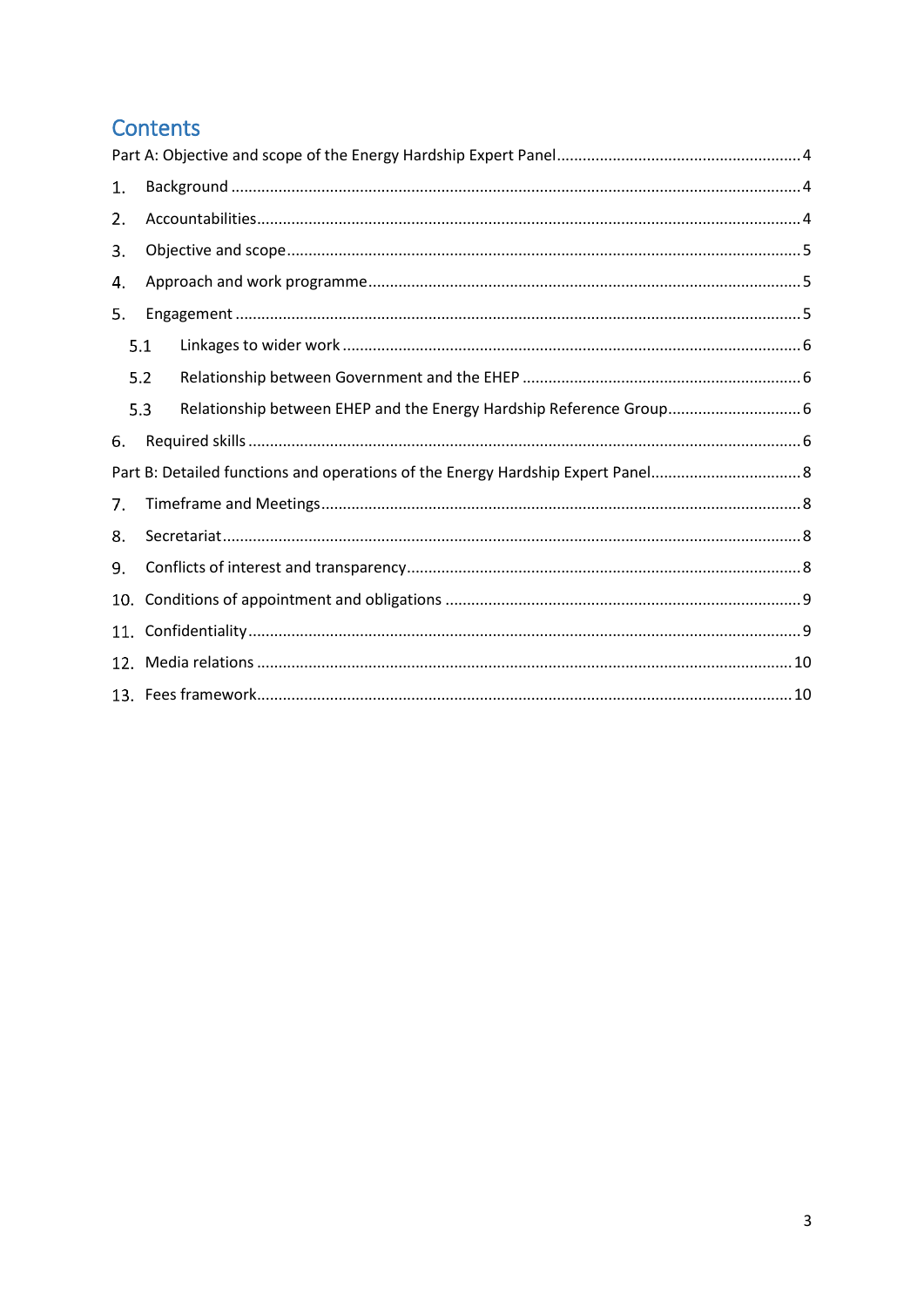# <span id="page-3-0"></span>Part A: Objective and scope of the Energy Hardship Expert Panel

# <span id="page-3-1"></span>1. Background

The Electricity Price Review<sup>1</sup> found that energy hardship is a pressing problem, and children are over-represented in affected households. The causes of energy hardship extend beyond the electricity sector, and the solutions require joint action by government, regulators and the industry. Reducing energy bills is as much about improving housing quality, consumer information and education, and energy efficiency, as it is about lower prices.

In this context and recognising the critical importance of co-ordination and communication, the Electricity Price Review recommended establishing a cross-sector energy hardship group to:

*"bring together decision-makers from key government agencies, community organisations, consumer advocates, industry participants and regulators to develop and co-ordinate cohesive, cost-effective energy hardship initiatives" and to ensure that such initiatives are "well-considered, carefully co-ordinated and properly implemented".*

To give effect to this recommendation, the Minister of Energy and Resources has tasked the Ministry of Business, Innovation and Employment (MBIE) with forming an Energy Hardship Expert Panel (EHEP) and an Energy Hardship Reference Group (Reference Group).

The EHEP brings together four to five individuals that collectively have key perspectives and expertise on energy hardship, have a good working knowledge of the drivers of energy hardship and are connected across government, industry and the NGO sectors.

EHEP members are appointed to act in their personal capacity (not as representatives of organisations) and will provide impartial, evidence based expert advice as a group.

# <span id="page-3-2"></span>2. Accountabilities

The Minister of Energy and Resources is the responsible Minister for the EHEP. The EHEP's membership and Terms of Reference (TOR) have been determined by the Minister of Energy and Resources in consultation with the Ministers of Housing, Social Development and Employment, Commerce and Consumer Affairs, and Child Poverty Reduction (collectively the other Ministers).

The EHEP will report regularly to the Minister of Energy and Resources. Reporting arrangements will be agreed between the Chair and the Minister of Energy and Resources, who will consult with the other Ministers as appropriate. The other Ministers may wish to consult with their Associate Minister(s) where relevant.

 $\overline{a}$ <sup>1</sup> [https://www.mbie.govt.nz/building-and-energy/energy-and-natural-resources/energy-consultations-and](https://www.mbie.govt.nz/building-and-energy/energy-and-natural-resources/energy-consultations-and-reviews/electricity-price/)[reviews/electricity-price/](https://www.mbie.govt.nz/building-and-energy/energy-and-natural-resources/energy-consultations-and-reviews/electricity-price/)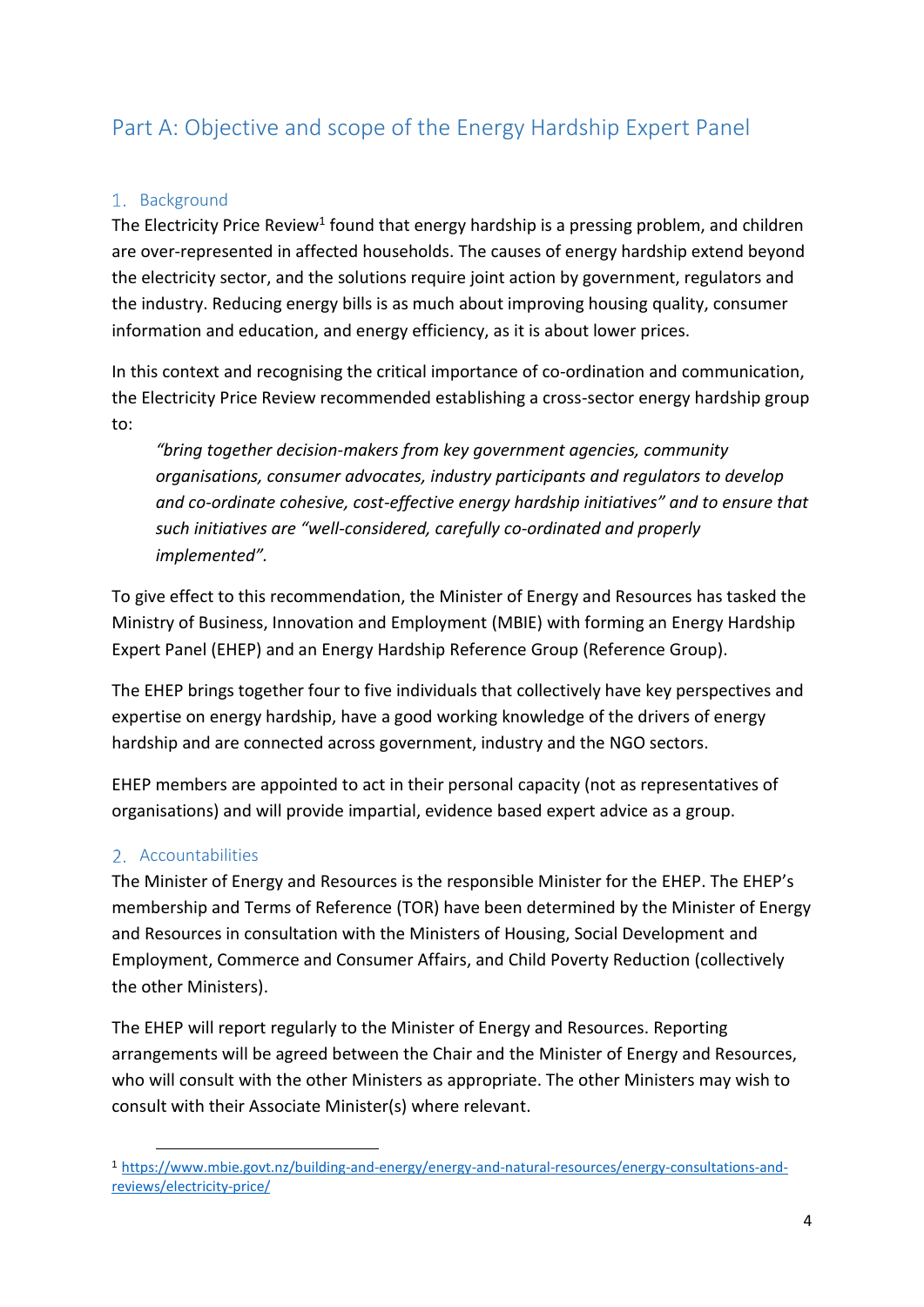The EHEP is an advisory group and has no authority to direct any government department, agency or other organisation, employ staff, enter into contracts, or make commitments or undertakings on behalf of any Minister, government agency or other organisation.

# <span id="page-4-0"></span>3. Objective and scope

The objective of the EHEP will be to recommend policy priorities and actions to Government on how best to alleviate energy hardship in New Zealand.

The findings and recommendations of the Electricity Price Review, combined with Government's response, provide the foundation and direction of travel for the work of the EHEP.

Whilst the EHEP should acknowledge the broad and complex drivers of energy hardship, it should avoid duplicating existing work underway in other areas of Government.

The EHEP will advise the Government on:

- Recommendations for how the energy industry, regulators and government agencies could work better together to reduce energy hardship
- Policies, arrangements, interventions and actions aimed at reducing energy hardship, recognising that the causes of energy hardship extend beyond the electricity sector.

In addition, the EHEP may also engage with, and provide insights and recommendations about work underway within government, industry and the NGO sector implementing energy hardship related initiatives. This may include a high-level stocktake of energy hardship initiatives and exploring approaches used in other relevant jurisdictions. While decision-making powers on energy hardship initiatives will still be kept with the relevant agencies/ministers or organisations, the EHEP can provide evidence-based expert advice on how to improve or leverage existing initiatives.

# <span id="page-4-1"></span>Approach and work programme

The EHEP's work programme will be agreed between the Chair and the Minister of Energy and Resources. The Chair and/or the members will have the ability to propose items for the EHEP work programme for the consideration of the responsible Minister. In agreeing the work programme, or subsequent amendments to it, the Minister will consult with the other Ministers and MBIE as appropriate. The other Ministers may wish to consult with their Associate Minister(s) where relevant.

## <span id="page-4-2"></span>5. Engagement

The EHEP is expected to take a participatory and independent approach to engagement that recognises the experience of people affected by energy hardship in New Zealand including but not limited to iwi/Maori, Pacific Peoples, children, elderly, and disabled people. The EHEP is expected to undertake appropriate consultation with other key stakeholder groups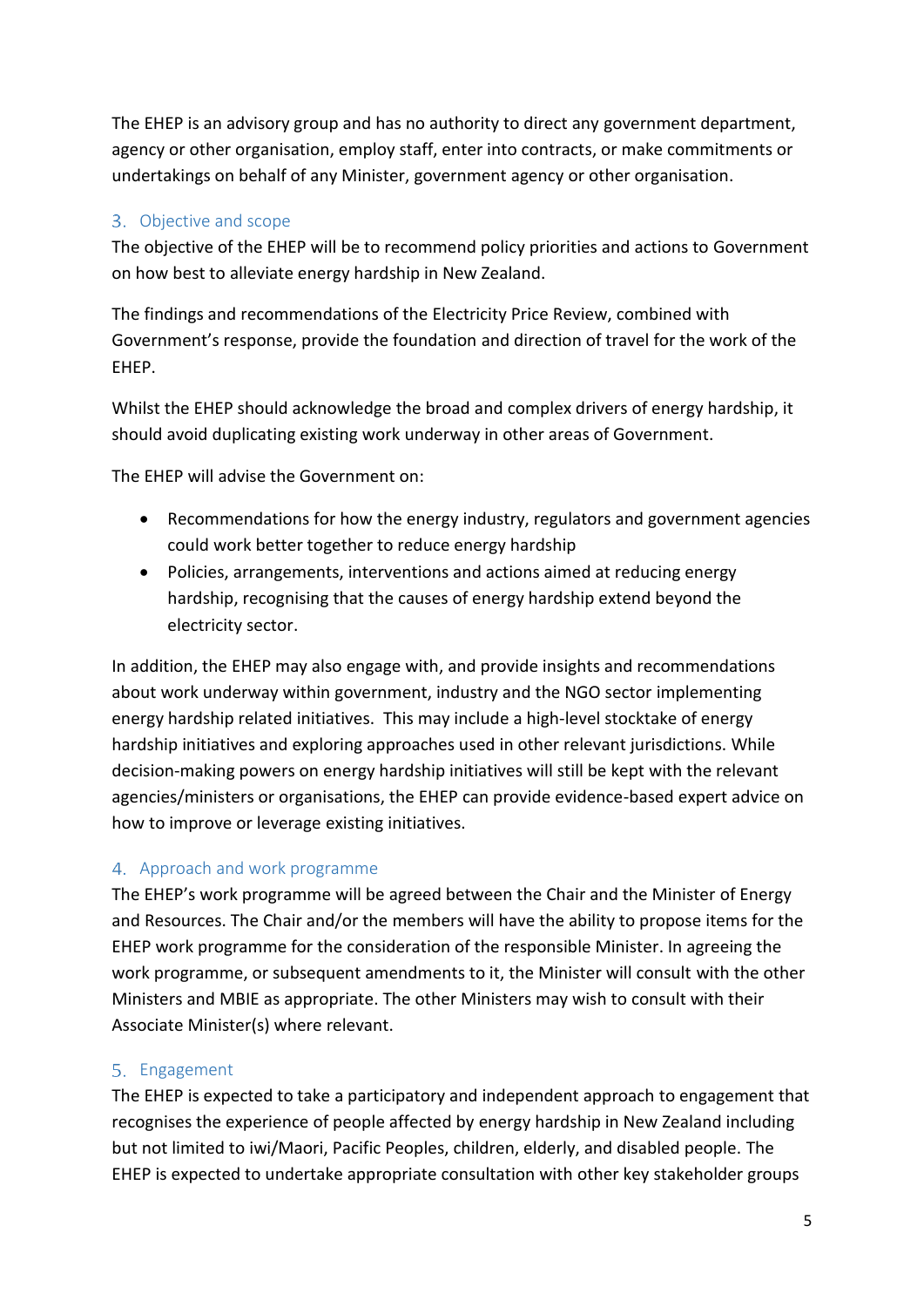including consumer advocates, NGOs, academics, industry and regulators. This may be facilitated through, but not limited to, the Energy Hardship Reference Group.

#### <span id="page-5-0"></span>5.1 Linkages to wider work

The EHEP will ensure it takes into account any crossovers and linkages with existing and planned work across government, industry and NGOs and it should avoid duplication. The EHEP will also ensure it liaises with the Consumer Advocacy Council when the council's work relates to energy hardship or vulnerable consumers generally.

#### <span id="page-5-1"></span>5.2 Relationship between Government and the EHEP

The Government will consider the EHEP's input, views and recommendations in addition to any other advice or information available to the Government, including its own analysis. The Government is not bound to give effect to any of the EHEP's recommendations.

The EHEP does not hold any delegations of authority from the Government. The EHEP is not authorised to speak for Government or make decisions or commitments on the Government's behalf or bind the Government to any obligations.

#### <span id="page-5-2"></span>5.3 Relationship between EHEP and the Energy Hardship Reference Group

MBIE is establishing an Energy Hardship Reference Group which includes representatives from key government agencies, NGOs and industry organisations. The Reference Group members will have good knowledge and experience of the drivers of energy hardship and their work is central to the solutions. The Reference Group will have its own Terms of Reference.

The Reference Group will help guide the work of the EHEP by providing technical and specialist knowledge/expertise on its work. While the EHEP, and sometimes MBIE, will be seeking the views of the Reference Group, final recommendations will be made by the EHEP.

The Reference Group will not have its own independent work programme however, it will be a forum to share information and ensure coordination between key government agencies, community organisations, consumer advocates, industry participants and regulators.

The Energy Hardship Reference Group can also identify work programme items for the EHEP to consider.

#### <span id="page-5-3"></span>6. Required skills

The EHEP will be led by a Chair with good connections across government, industry and the NGO sector. The Chair will be responsible for providing updates to the Minister of Energy and Resources on the EHEP's work.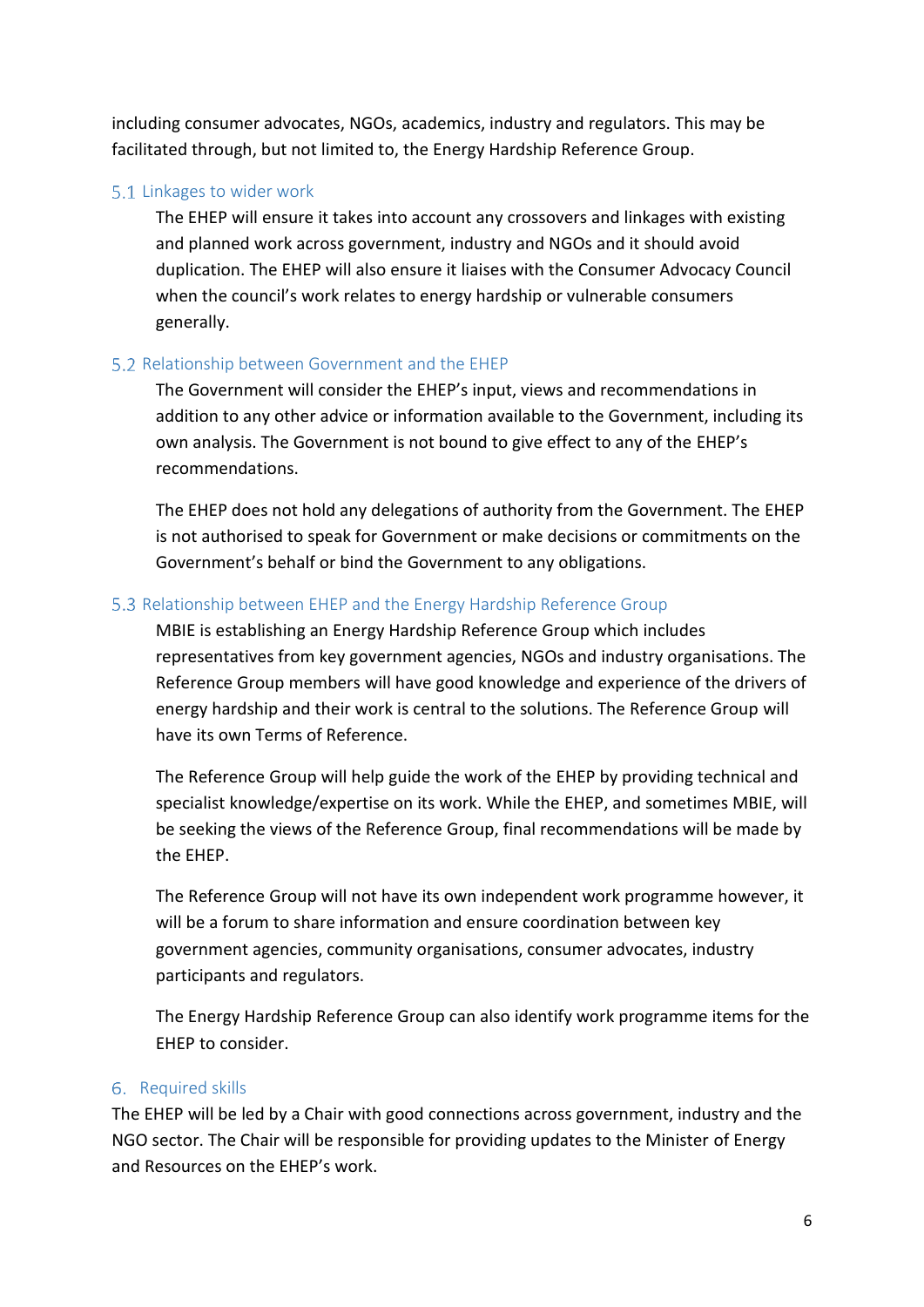The Chair and members of the EHEP will be chosen based on their skills in one or more of the following areas:

- A good knowledge and understanding of people and communities affected by energy hardship and of the drivers of energy hardship which include income, housing quality, household composition, energy behaviours, energy prices and energy accessibility
- Policy and economic expertise, including understanding broader societal issues and the way social, environmental and cultural factors interact with energy systems and the wider economy
- Good connections across government, industry and the NGO sector
- An understanding of regulatory environments and the machinery of government.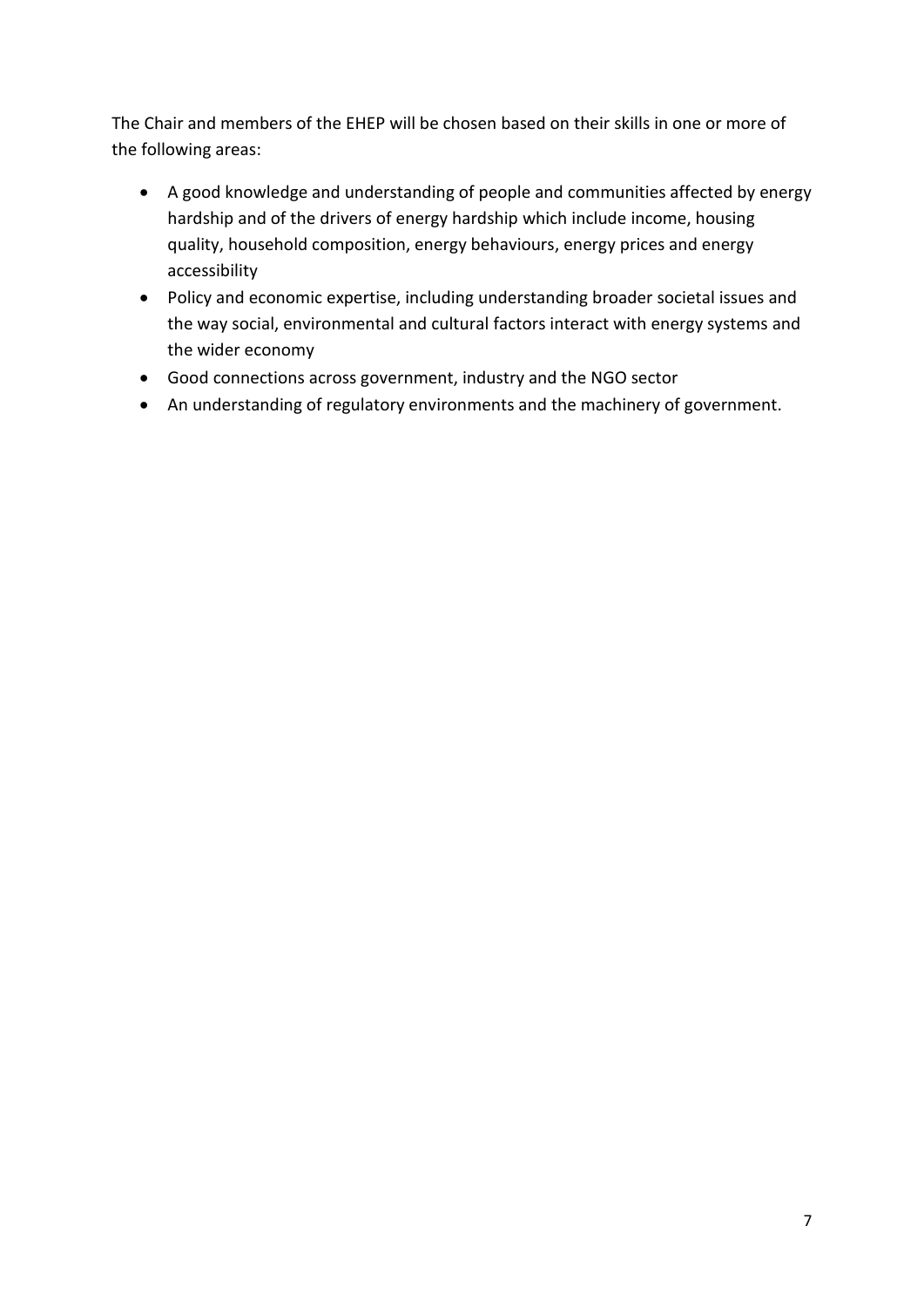# <span id="page-7-0"></span>Part B: Detailed functions and operations of the Energy Hardship Expert Panel

## <span id="page-7-1"></span>7. Timeframe and Meetings

The EHEP is expected to be appointed in mid-2021 and will run for up to two years or less if the work has been completed sooner. Any extension of the EHEP would be decided by Cabinet.

It is envisaged that the EHEP will meet four to five times a year to consider papers and to hear presentations on issues, opportunities and projects. These will likely take place both in person and by teleconferencing.

Additional meetings may be called when needed on particularly urgent or important proposals. Where such issues arise between scheduled meetings, the secretariat may contact the EHEP by email or teleconference to seek their views.

Where members cannot attend a meeting, they can provide written or verbal feedback on proposals as agreed with the Chair.

#### <span id="page-7-2"></span>8. Secretariat

The EHEP requires specialist support and secretariat services. MBIE officials will provide these support services.

The Secretariat is responsible for conducting the policy work and writing papers for the EHEP. In performing its role the Secretariat will, where appropriate, access expert assistance from MBIE, other agencies and organisations, and specialists.

Secretariat services also include work programme management, general administrative support such as organising meeting venues and facilities, receiving apologies, maintaining the Member interests register (if appropriate), supporting communications and document distribution, recording EHEP meeting discussion (including meeting agendas, materials).

### <span id="page-7-3"></span>9. Conflicts of interest and transparency

The EHEP will document systems and processes it will use to operate, including:

- the procedures for providing advice/recommendations as may be sought by decision makers
- how its meetings are conducted and the procedures for when the Chair is absent,
- how information is to be treated, secured and returned where a person is no longer a member of the EHEP
- a conflict of interest policy that complies with Public Service Commission guidance, including procedures for where members of the EHEP are conflicted and the maintenance of a conflict of interest register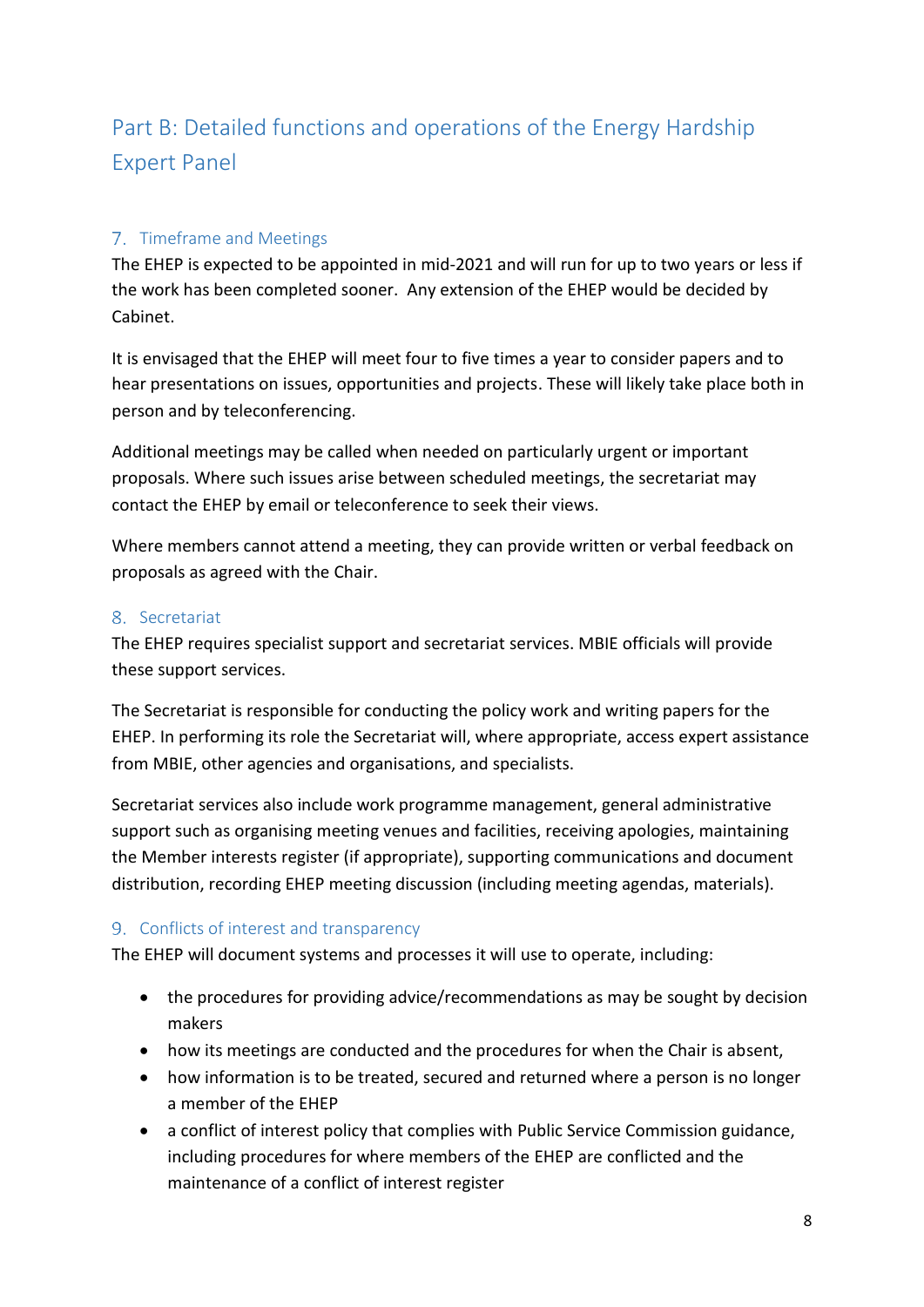• its working relationship with stakeholders.

## <span id="page-8-0"></span>10. Conditions of appointment and obligations

The appointments to the EHEP are subject to the following conditions:

- appointed for a term of two years, unless the work of the EHEP is completed sooner
- any such appointment shall be effective from the time and date specified in the notice
- a member may, at any time, resign membership of the EHEP by providing written notice to the Minister of Energy and Resources
- any member of the EHEP may at any time be removed from office by the Minister of Energy and Resources, for inability to perform the functions of EHEP, bankruptcy, neglect of duty, or misconduct, proved to the satisfaction of the Minister
- any reappointments are made for a duration that is at the discretion of the Minister of Energy and Resources.

The EHEP members will:

- act in good faith, and show honesty, integrity, openness and accountability in their dealings with each other
- act consistently with the State Sector Standards of Integrity and Conduct
- provide free and frank advice in relation to matters before the EHEP, while maintaining discretion about that advice and their conduct in the business community
- follow agreed communication protocols before making public statements on any aspect of the EHEP.

### <span id="page-8-1"></span>11. Confidentiality

The EHEP may from time to time report its findings on any matter to the Minister of Energy and Resources.

Finalised reports may be published by agreement between the Minister of Energy and Resources and the EHEP. Published reports will not contain information supplied to the EHEP that has a confidential status.

The EHEP will not publish the advice it gives to the Government. However, the Government may agree to publish papers produced by the EHEP.

Only the Chair may make public comments after advising the Minister of Energy and Resources and MBIE, of their intention to do so.

Members of the EHEP may be presented with a range of private or confidential information, including on aspects of government agencies' business as well as commercially sensitive